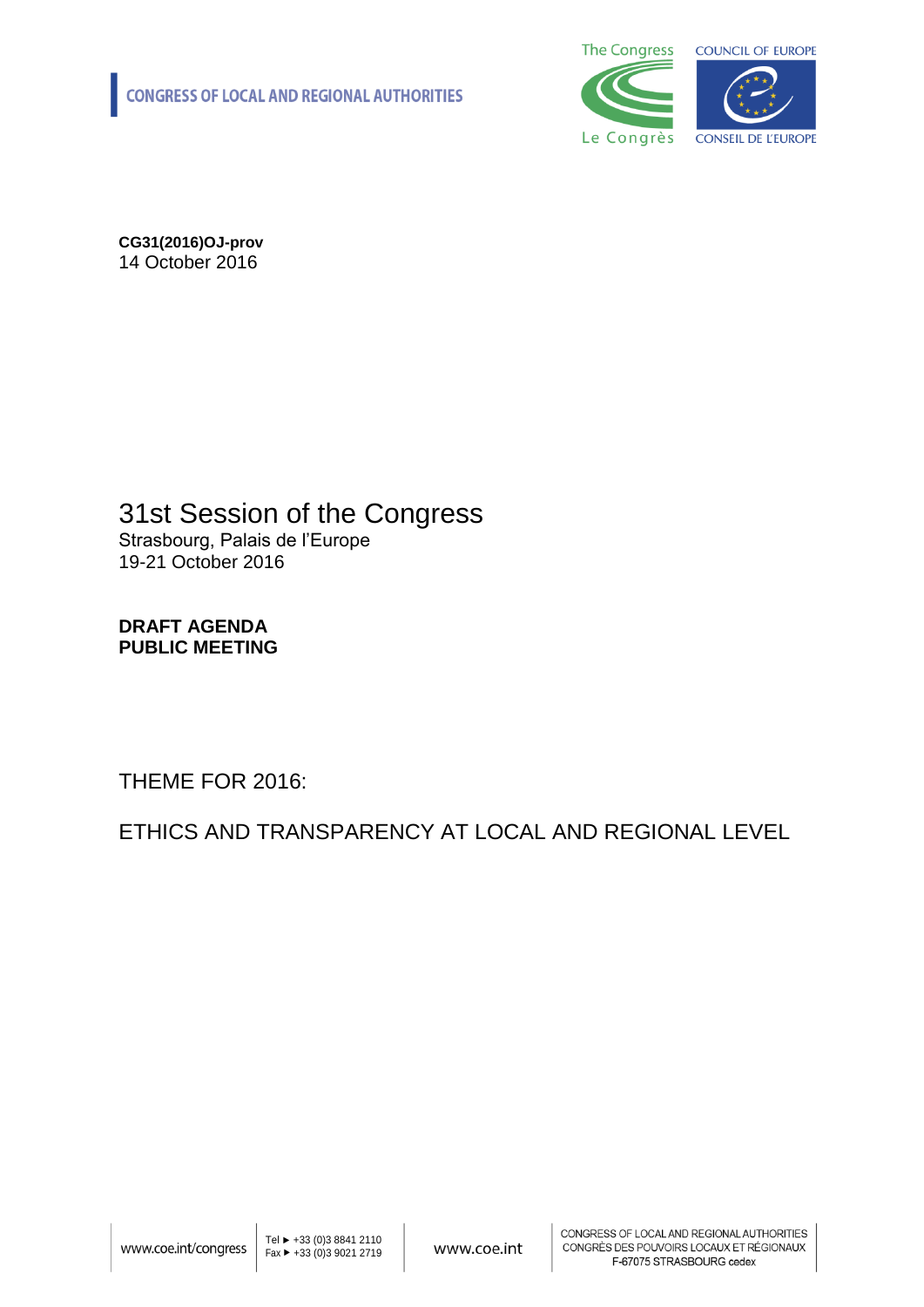#### **Members' attention is drawn to:**

Electronic voting on texts and for individual elections will take place in the Hemicycle and in Room 1. Members' **badges**

[ $\equiv$  ] will be used for electronic voting in the hemicycle (Congress and Chamber of Local Authorities). Voting in Room

1 (Chamber of Regions session) will be done using the voting **handsets** [ ] which will be distributed at the entrance to the room upon signature of the attendance register. Voting handsets should be handed in to the secretariat at the end of the session of the Chamber of Regions.

- $\bullet$
- Access to the hemicycle is strictly limited to holders of badges which indicate the specific hemicycle symbol. Seating in the hemicycle during plenary sittings will be allocated according to the seating plan available for consultation by the entrance.
- Tabling written questions for oral reply (Office 1081) [\(congress.session@coe.int\)](mailto:congress.session@coe.int): each member should limit herself/himself to one question per guest speaker. Please refer to the agenda for the deadlines.
- The conditions and deadlines for tabling amendments (Office 1081) [\(congress.session@coe.int\)](mailto:congress.session@coe.int): at the latest at **10.00 on the eve** of the day when the texts to which they refer are to be discussed, except for texts to be debated on Wednesday 19 October for which the deadline is **16.00 on Tuesday 18 October**. Amendments must be signed by 5 delegates from at least two delegations for texts debated in plenary sittings or by any five delegates from at least two national delegations sitting in the Chamber of Local Authorities for debates in that chamber and by any five delegates from at least two national delegations sitting with full capacity in the Chamber of Regions for debates in that chamber. Each amendment must specify the name of the delegate who will submit it.
- The form for registration of speakers for the debates, available at the entrance of the hemicycle and Room 1 (plenary sittings and chamber sessions) must be submitted to the Table Office secretariat seated in front of the President's rostrum for sittings in the hemicycle or to the secretariat of the President for the chamber meeting in Room 1.
- **Finance Office**: Offices 1040 and 1035.
- **Table Office** for any further questions: Office 1081.

| Tuesday 18 October 2016 (eve of the session)                                       |                                     |  |  |
|------------------------------------------------------------------------------------|-------------------------------------|--|--|
| <b>Bureaux meetings</b>                                                            |                                     |  |  |
| Bureau of the Chamber of Local Authorities                                         | 8.00-9.00, Room 6                   |  |  |
| Bureau of the Chamber of Regions                                                   | 9.00-10.00, Room 7                  |  |  |
| Bureau of the Congress                                                             | 10.00-12.00 and 13.30-15.30, Room 8 |  |  |
| Training seminar on observation of local and regional<br>elections by the Congress | 13.00-15.25, Room 1                 |  |  |
| Secretaries of delegations coffee meeting                                          | 16.30-17.30, Room 4                 |  |  |
| <b>Political group meetings</b>                                                    | 15.30-17.30                         |  |  |
| European People's Party Group in the Congress (EPP/CCE)                            | Room 9                              |  |  |
| Socialist Group (SOC)                                                              | Room 11                             |  |  |
| Independent and Liberal Democrat Group (ILDG)                                      | Room 10                             |  |  |
| European Conservatives and Reformists Group (ECR)                                  | Room 6                              |  |  |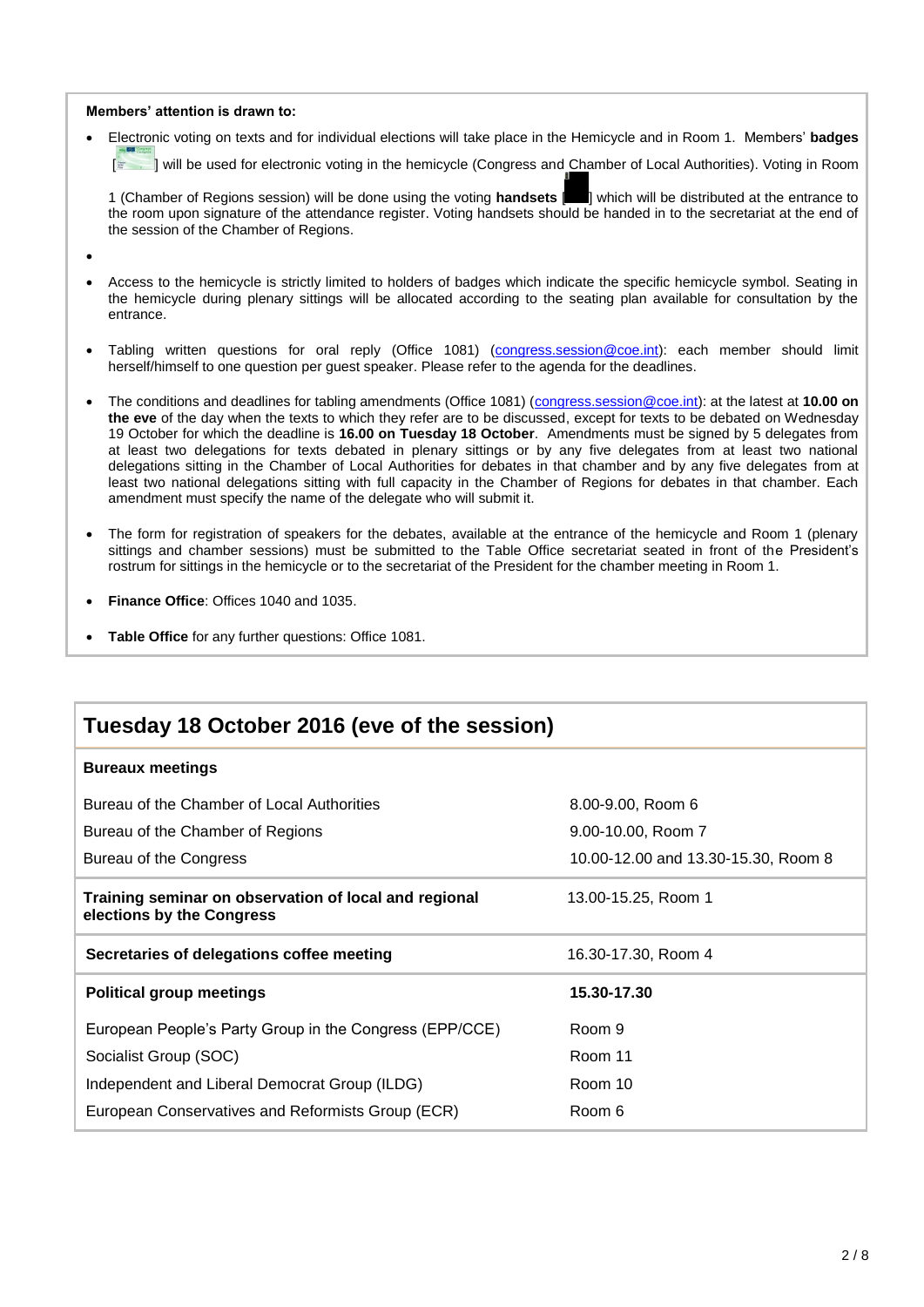## **Wednesday 19 October 2016** 9.00 -12.15 Hemicycle

### **Plenary sitting**

| * Deadline for tabling amendments: 16.00 Tuesday 18 October |  |
|-------------------------------------------------------------|--|
|-------------------------------------------------------------|--|

**Opening of the 31st Session of the Congress**  by the oldest member present

**Verification of new members' credentials and official procedures for appointing national delegations to the Congress**

Presentation by the co-rapporteurs: Gaye DOĞANOĞLU, Turkey (L, EPP/CCE), and Leen VERBEEK, Netherlands (R, SOC)



Debate and vote on the draft resolution [CG31(2016)02-prov]\* [CG31(2016)03] [CG31(2016)25]

**Election of the President of the Congress [deadline for candidatures: 9.00 Tuesday 18 October]**

Presentation of the candidatures

Commencement of voting

**If voting is not carried out electronically the sitting shall be suspended from 9.15 to 10.15**

#### **Statement by the newly-elected President**

**Adoption of the draft agenda of the session** [CG31(2016)OJprov]

**Adoption of the draft minutes of the last sitting of the 30th Session** (24 March 2016) [CG30(2016)PV03prov]

**Adoption of the composition of Congress committees** [CG31(2016)04prov]

**Congress presidency 2014-2016: Statement by the outgoing President Jean-Claude FRECON**

Debate

**Statement by Thorbjørn JAGLAND, Secretary General of the Council of Europe**

Oral reply to questions from the floor

**Joint reflection document on follow-up to the Congress Strategy to combat radicalisation at grass-roots level**

Presentation by the co-rapporteurs: Bert BOUWMEESTER, Netherlands (L, ILDG), and Josef NEUMANN, Germany (R, SOC)

Debate and vote on the draft resolution [CG31(2016)15prov]\*

#### **Suspension of the sitting**

**12.15** *"Family photo" of Congress members in the hemicycle*

**12.30** *EVENT: Inauguration of the ISKEP stand and reception offered by the Union of Municipalities of Turkey*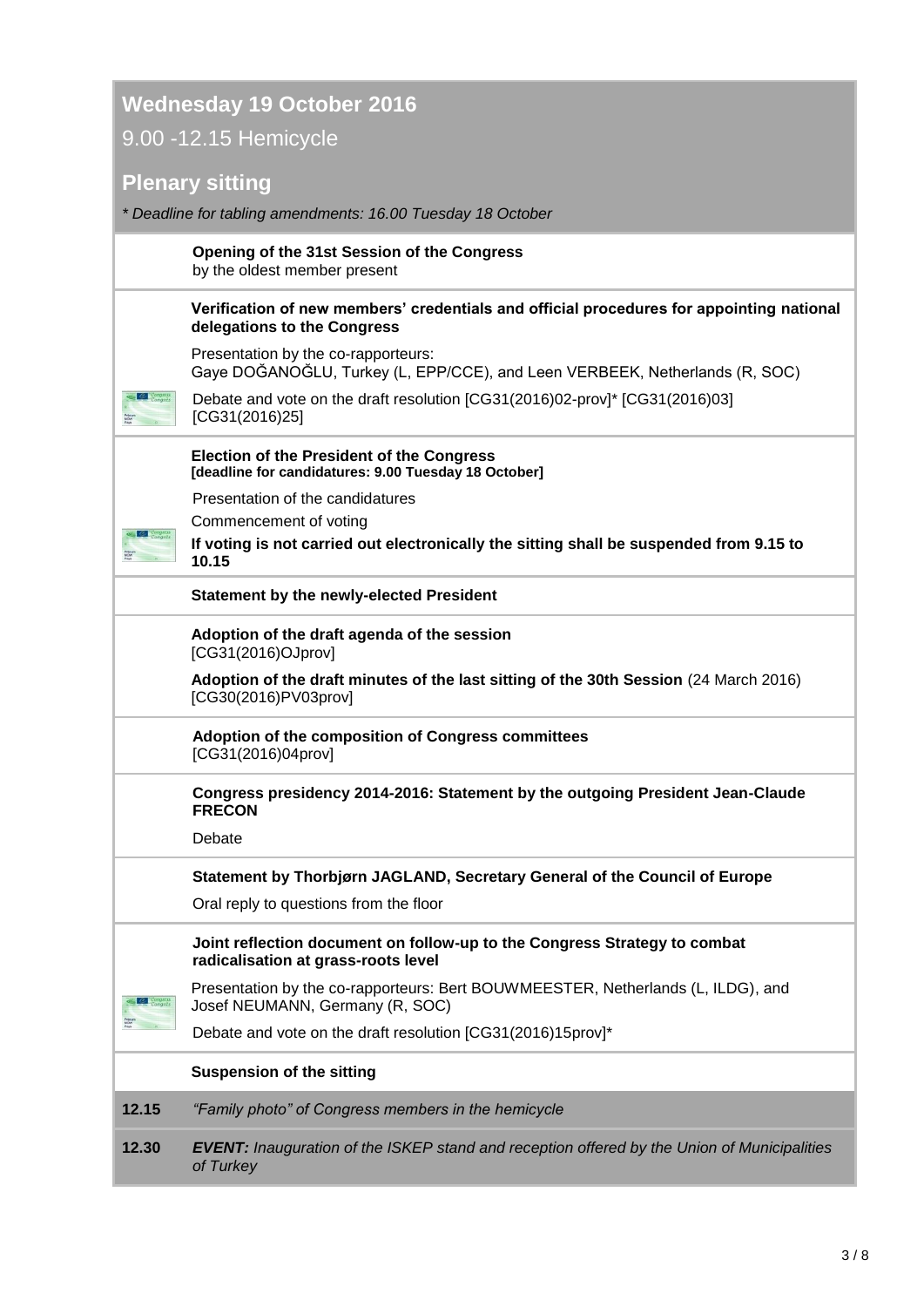## **Wednesday 19 October 2016** 14.15 -17.15, Hemicycle

### **Plenary sitting**

*\* Deadline for tabling amendments: 16.00 Tuesday 18 October*

|                           | Presentation of local and regional projects undertaken by youth delegates<br>Statements by youth delegates<br>Debate                                                                                                                                                                                                                                                                                                                                                                                          |  |  |
|---------------------------|---------------------------------------------------------------------------------------------------------------------------------------------------------------------------------------------------------------------------------------------------------------------------------------------------------------------------------------------------------------------------------------------------------------------------------------------------------------------------------------------------------------|--|--|
|                           | Ethics and transparency at local and regional level                                                                                                                                                                                                                                                                                                                                                                                                                                                           |  |  |
|                           | Preventing corruption/promoting public ethics at local and regional level<br>$\bullet$<br>Presentation by the rapporteur: Herwig VAN STAA, Austria (R, EPP/CCE)<br>Debate and vote on the draft resolution [CG31(2016)06prov]*<br>The misuse of administrative resources during electoral processes: the role of<br>$\bullet$<br>local and regional elected representatives and public officials<br>Presentation by the rapporteur: Stewart DICKSON, United Kingdom (R, ILDG)<br>Statement by 1 guest speaker |  |  |
|                           | Debate and vote on the draft resolution [CG31(2016)07prov]*                                                                                                                                                                                                                                                                                                                                                                                                                                                   |  |  |
|                           | <b>End of the sitting</b>                                                                                                                                                                                                                                                                                                                                                                                                                                                                                     |  |  |
| <b>Committee meetings</b> |                                                                                                                                                                                                                                                                                                                                                                                                                                                                                                               |  |  |
| 17.20 - 19.20             |                                                                                                                                                                                                                                                                                                                                                                                                                                                                                                               |  |  |
| Room 1                    | Monitoring Committee (votes in Room 2)                                                                                                                                                                                                                                                                                                                                                                                                                                                                        |  |  |

- Room 6 Current Affairs Committee (votes in Room 7)
- Room 8 Governance Committee (votes in Room 9)

**[deadline for candidatures for committee chairmanships and vice-chairmanships: 18.00 Tuesday 18 October]**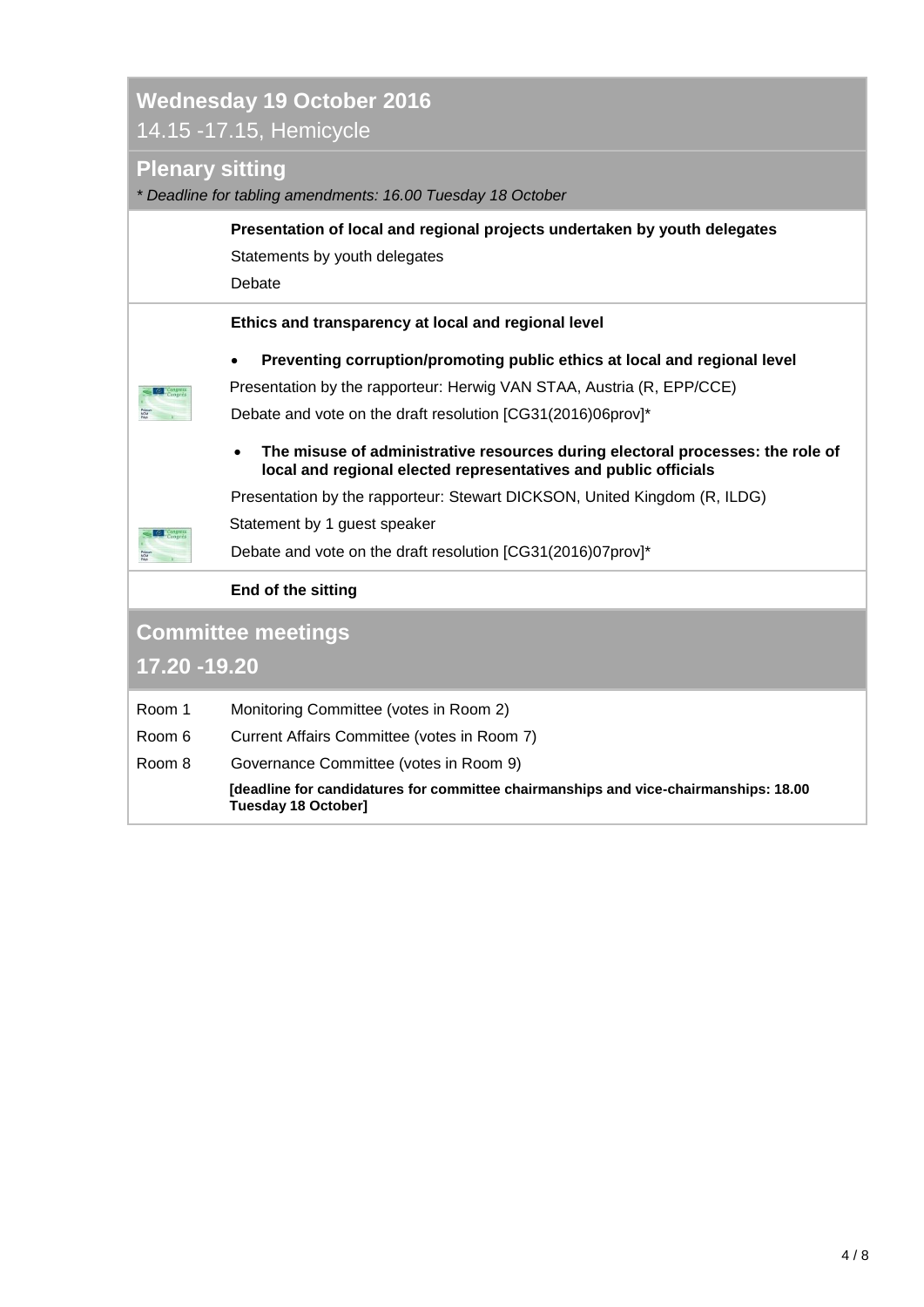**Thursday 20 October 2016**

### **Chamber of Local Authorities**

### 9.00 – 12.00, Hemicycle

| * Deadline for tabling amendments: 10.00 Wednesday 19 October |                                                                                                                                                    |  |
|---------------------------------------------------------------|----------------------------------------------------------------------------------------------------------------------------------------------------|--|
|                                                               | Opening of the session by the oldest member present                                                                                                |  |
|                                                               | Election of the President of the chamber                                                                                                           |  |
|                                                               | [deadline for candidatures: 7.00 Thursday 20 October]                                                                                              |  |
|                                                               | Presentation of the candidatures                                                                                                                   |  |
|                                                               | Commencement of voting                                                                                                                             |  |
|                                                               | If voting is not carried out electronically the sitting shall be suspended from 9.15 to 10.00                                                      |  |
|                                                               | Adoption of the draft agenda of the chamber<br>[CPL31(2016)OJprov]                                                                                 |  |
|                                                               | Election of the 7 vice-presidents of the chamber                                                                                                   |  |
|                                                               | [deadline for candidatures: 7.00 Thursday 20 October]                                                                                              |  |
|                                                               | Presentation of the candidates                                                                                                                     |  |
|                                                               | Vote                                                                                                                                               |  |
|                                                               | Statement by the outgoing President [CPL31(2016)01]                                                                                                |  |
|                                                               | <b>Anders KNAPE</b>                                                                                                                                |  |
|                                                               | Information report on the observation of local by-elections in Armenia (18 September<br>2016) [CPL31(2016)02]                                      |  |
|                                                               | Presentation by the rapporteur: Liisa ANSALA, Finland (L, ILDG)                                                                                    |  |
|                                                               | Debate                                                                                                                                             |  |
|                                                               | The situation of Roma and Travellers in the context of rising racism and xenophobia                                                                |  |
|                                                               | Presentation by the rapporteur: John WARMISHAM, United Kingdom (L, SOC)                                                                            |  |
|                                                               | Statements by:                                                                                                                                     |  |
|                                                               | Valeriu NICOLAE, Special Representative of the Secretary General for Roma Issues                                                                   |  |
|                                                               | Laura BOSNEA, Local Councillor of Riscani, Moldova                                                                                                 |  |
|                                                               | Debate and vote on the draft resolution and draft recommendation [CPL31(2016)03prov]*                                                              |  |
|                                                               | <b>Local democracy in Cyprus</b>                                                                                                                   |  |
| $\leq$ $\frac{C}{C}$ congress                                 | Co-rapporteurs: Bernd VOEHRINGER, Germany (L, EPP/CCE) and Randi MONDORF,<br>Denmark (R, ILDG)                                                     |  |
| NOM                                                           | Presentation by rapporteur: Bernd VOEHRINGER, Germany (L, EPP/CCE)                                                                                 |  |
|                                                               | Debate and vote on the draft recommendation [CPL31(2016)05prov]*                                                                                   |  |
|                                                               | Dates of the next session                                                                                                                          |  |
|                                                               | Close by the President of the chamber                                                                                                              |  |
| 12.00                                                         | <b>EVENT:</b> Inauguration of the exhibition "Autumn Rhapsody" and reception offered by the<br>Permanent Representation of the Republic of Moldova |  |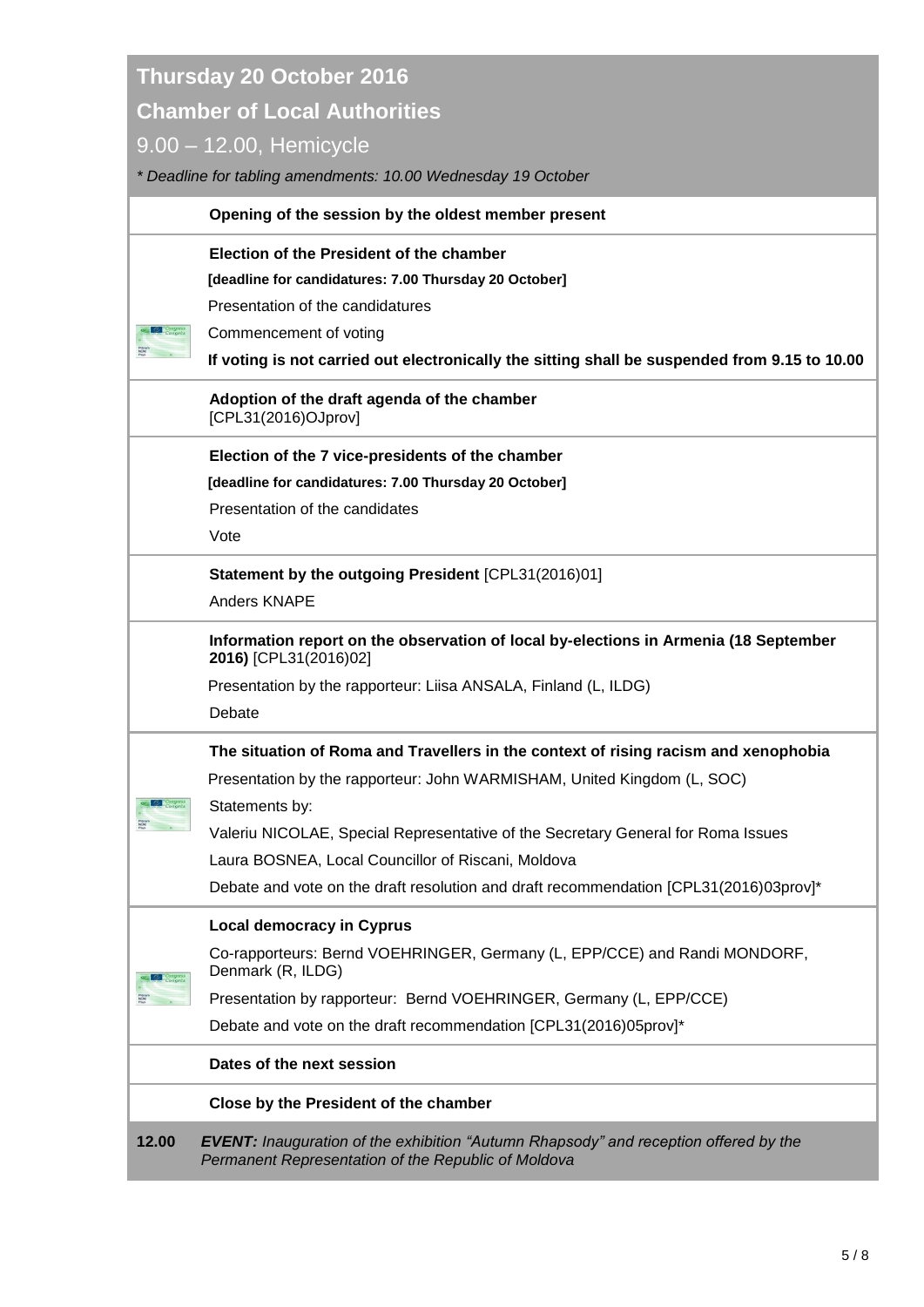## **Thursday 20 October 2016**

### **Chamber of Regions**

9.00 – 12.00, Room 1

*\* Deadline for tabling amendments: 10.00 Wednesday 19 October*

|       | Opening of the session by the oldest member present                                                                                                |  |
|-------|----------------------------------------------------------------------------------------------------------------------------------------------------|--|
|       | Election of the President of the chamber                                                                                                           |  |
|       | [deadline for candidatures: 7.00 Thursday 20 October]                                                                                              |  |
|       | Presentation of the candidatures                                                                                                                   |  |
|       | Commencement of voting                                                                                                                             |  |
|       | If voting is not carried out electronically the sitting shall be suspended from 9.15 to<br>10.00                                                   |  |
|       | Adoption of the draft agenda of the chamber<br>[CPR31(2016)OJ-prov]                                                                                |  |
|       | Election of the 7 vice-presidents of the chamber                                                                                                   |  |
|       | [deadline for candidatures: Thursday 20 October 7.00]                                                                                              |  |
|       | Presentation of the candidates                                                                                                                     |  |
|       | Vote                                                                                                                                               |  |
|       | Statement by the outgoing President [CPR31(2016)01]                                                                                                |  |
|       | Gudrun MOSLER-TÖRNSTRÖM                                                                                                                            |  |
|       | Thematic debate: "Social Rights in Europe: the implementation of the European Social<br>Charter at regional level"                                 |  |
|       | Introductory statement by Luis JIMENA QUESADA Judge, Professor of Constitutional Law at<br>the University of Valencia                              |  |
|       | Presentation of best practices / round table with the participation of the members of the<br>Bureau and of the Chamber.                            |  |
|       | Dates of the next session                                                                                                                          |  |
|       | Close by the President of the chamber                                                                                                              |  |
| 12.00 | <b>EVENT:</b> Inauguration of the exhibition "Autumn Rhapsody" and reception offered by the<br>Permanent Representation of the Republic of Moldova |  |

#### **Meeting between the youth delegates and Congress members**

13.00 -13.45

Room 11 Open to youth delegates, members of the Congress, secretaries of delegation and advisers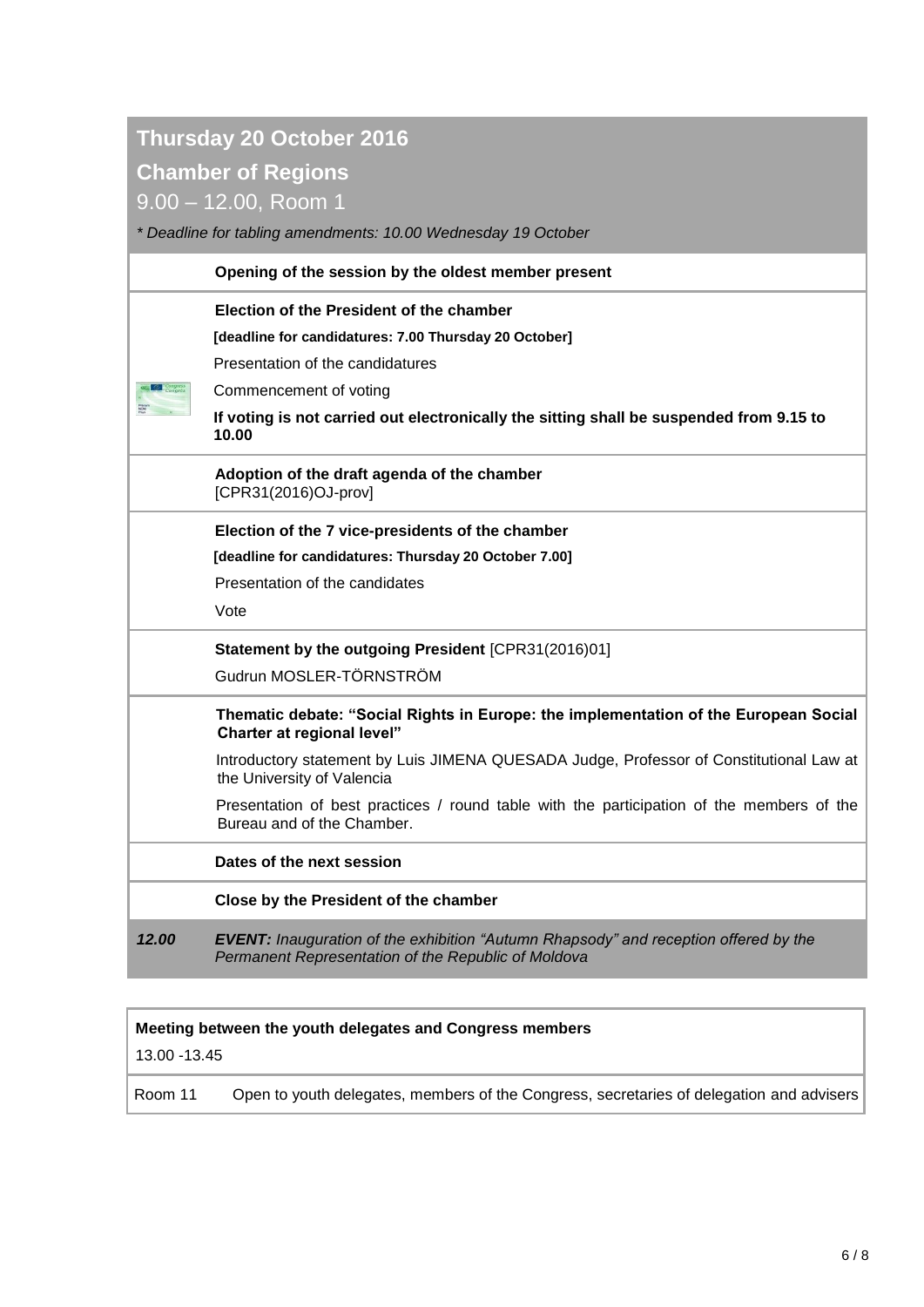## **Thursday 20 October 2016** 14.00 – 19.30, Hemicycle **Plenary sitting**

*\* Deadline for tabling amendments: 10.00 Wednesday 19 October*

**Adoption of the draft minutes of the sittings of the Congress on 19 October 2016** [CG31(2016)PV01am-prov] [CG31(2016)PV01pm-prov]

#### **Chairmanship by Estonia of the Committee of Ministers of the Council of Europe (18 May 2016 – 22 November 2016)**

Statement by Hanno PEVKUR, Minister of the Interior, on behalf of the Estonian Chairmanship of the Committee of Ministers

|       | Oral reply to written questions [CG31(2016)08]<br>Deadline for tabling written questions: 16.00 Friday 14 October 2016                                                                             |  |  |  |
|-------|----------------------------------------------------------------------------------------------------------------------------------------------------------------------------------------------------|--|--|--|
|       |                                                                                                                                                                                                    |  |  |  |
|       | Women's political participation and representation at local and regional levels                                                                                                                    |  |  |  |
|       | Presentation by the rapporteur: Inger LINGE, Sweden (L, EPP/CCE)                                                                                                                                   |  |  |  |
|       | Statement by:                                                                                                                                                                                      |  |  |  |
|       | Ibon URIBE ELORRIETA, Mayor of Galdakao, Spain, Chair of the Standing Committee for<br>Equality of the Council of European Municipalities and Regions (CEMR)                                       |  |  |  |
|       | Elisabeth FEICHTINGER, Mayor of Altmünster, Austria                                                                                                                                                |  |  |  |
|       | Debate and vote on the draft resolution and draft recommendation [CG31(2016)09prov]*                                                                                                               |  |  |  |
|       | <b>Gender budgeting</b>                                                                                                                                                                            |  |  |  |
|       | Presentation by the rapporteur: Cathy BENNETT, Ireland (L, NR)                                                                                                                                     |  |  |  |
|       | Debate and vote on the draft resolution [CG31(2016)10-prov]*                                                                                                                                       |  |  |  |
|       | Political dialogue with the Armenian authorities                                                                                                                                                   |  |  |  |
|       | Exchange of views with Davit LOKYAN, Minister of Territorial Administration and<br>Development of Armenia                                                                                          |  |  |  |
|       | Oral reply to questions from the floor                                                                                                                                                             |  |  |  |
|       | Information report on the observation of local and provincial elections in Serbia (24<br>April 2016) [CG31(2016)21]                                                                                |  |  |  |
|       | Presentation by the rapporteur: Karim VAN OVERMEIRE, Belgium (R, NR)                                                                                                                               |  |  |  |
|       | Local and regional democracy in Croatia<br>Co-rapporteurs: Luzette KROON, Netherlands (L, EPP/CCE) and Ole HAABETH, Norway<br>(R, SOC)<br>Presentation by: Luzette KROON, Netherlands (L, EPP/CCE) |  |  |  |
|       | Debate and vote on the draft recommendation [CG31(2016)11-prov]*                                                                                                                                   |  |  |  |
|       |                                                                                                                                                                                                    |  |  |  |
|       | End of the sitting                                                                                                                                                                                 |  |  |  |
| 19.30 | EVENT: Reception offered by the national delegation of Armenia to the Congress on the<br>occasion of the 20th anniversary of local self-governance in Armenia                                      |  |  |  |